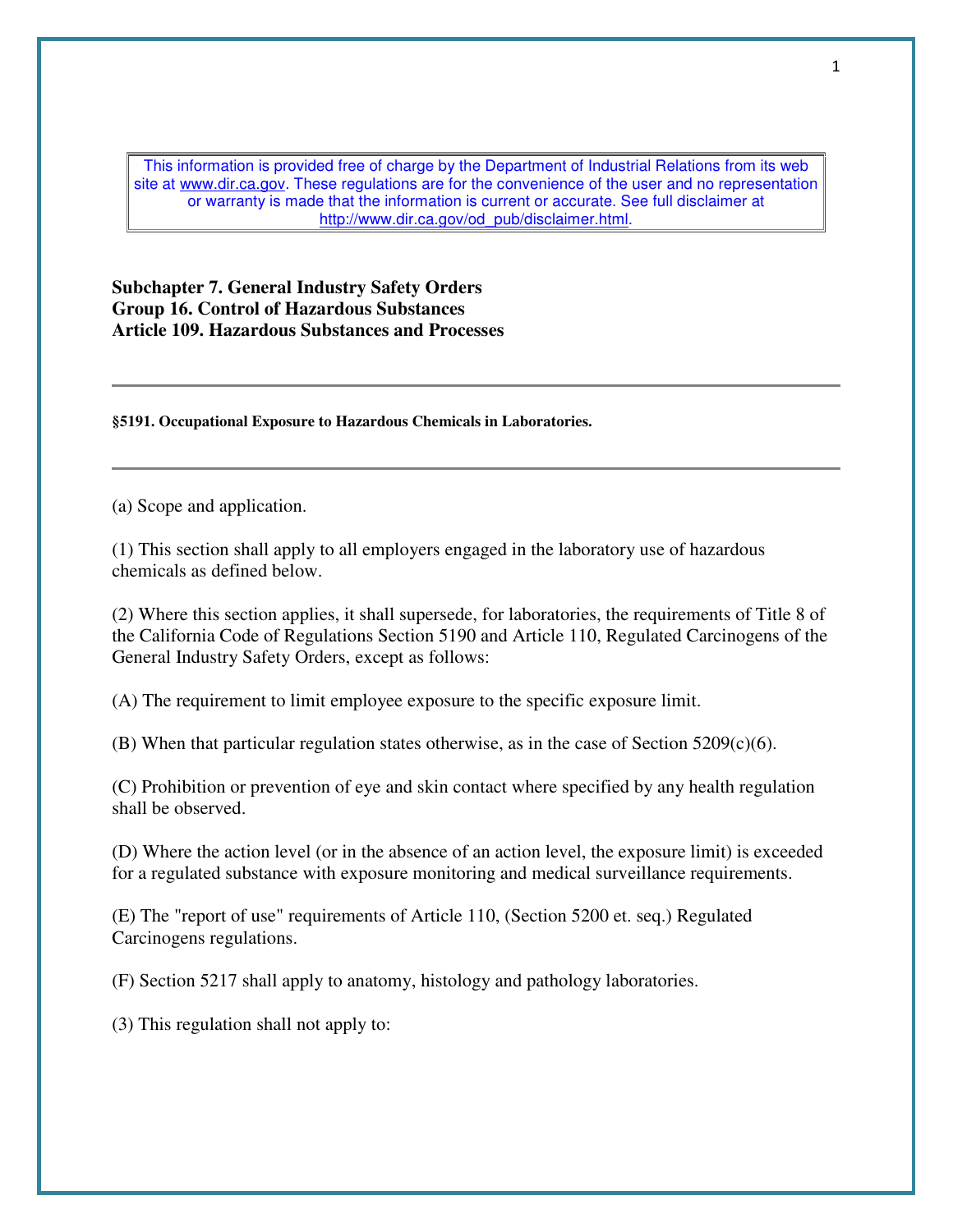(A) Uses of hazardous chemicals which do not meet the definition of laboratory use, and in such cases, the employer shall comply with the relevant regulations in Title 8, California Code of Regulations, even is such use occurs in a laboratory.

(B) Laboratory uses of hazardous chemicals which provide no potential for employee exposure. Examples of such conditions might include:

1. Procedures using chemically-impregnated test media such as Dip-and-Read tests where a reagent strip is dipped into the specimen to be tested and the results are interpreted by comparing the color reaction to a color chart supplied by the manufacturer of the test strip; and

2. Commercially prepared kits such as those used in performing pregnancy tests in which all of the reagents needed to conduct the test are contained in the kit.

(b) Definitions

Action level. A concentration designated in Title 8, California Code of Regulations for a specific substance, calculated as an eight (8)-hour time weighted average, which initiates certain required activities such as exposure monitoring and medical surveillance.

Carcinogen (see "select carcinogen").

Chemical Hygiene Officer. An employee who is designated by the employer, and who is qualified by training or experience, to provide technical guidance in the development and implementation of the provisions of the Chemical Hygiene Plan. This definition is not intended to place limitations on the position description or job classification that the designated individual shall hold within the employer's organizational structure.

Chemical Hygiene Plan. A written program developed and implemented by the employer which sets forth procedures, equipment, personal protective equipment and work practices that

(1) are capable of protecting employees from the health hazards presented by hazardous chemicals used in that particular work place and

(2) meets the requirements of subsection 5191(e).

Chief. The Chief of the Division of Occupational Safety and Health.

Combustible liquid. Any liquid having a flashpoint at or above 100° F (37.8° C), but below 200° F (93.3° C) except any mixture having components with flashpoints of 200° F (93.3° C), or higher, the total volume of which make up 99 percent or more of the total volume of the mixture.

Compressed gas.

(1) A gas or mixture of gases having, in a container, an absolute pressure exceeding 40 psi at  $70^{\circ}$  $F(21.1^{\circ} C)$ ; or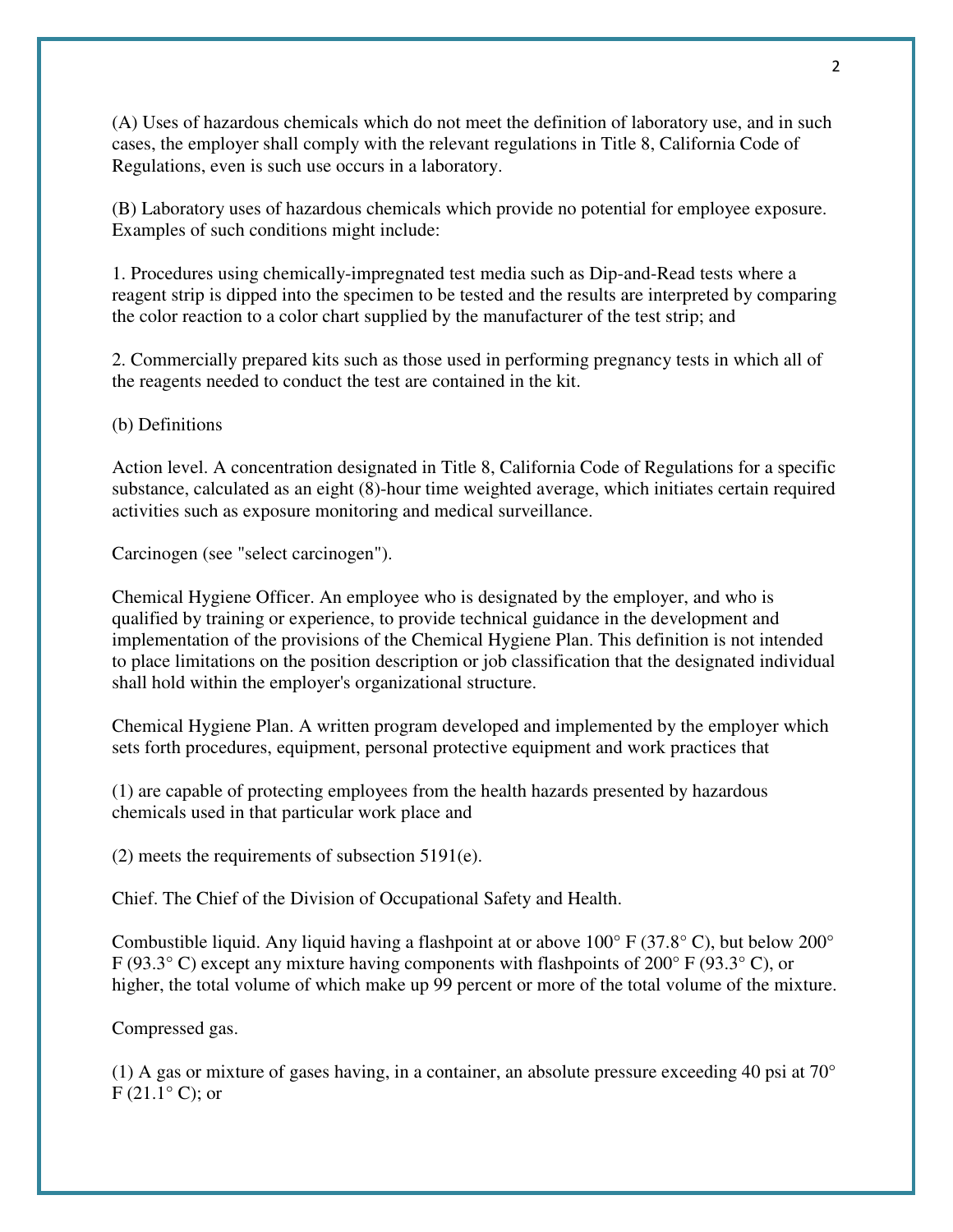(2) A gas or mixture of gases having, in a container, an absolute pressure exceeding 104 psi at 130° F (54.4° C) regardless of the pressure at 70° F (21.1° C); or

(3) A liquid having a vapor pressure exceeding 40 psi at 100° F (37.8° C) as determined by ASTM D-323-72.

Designated area. An area which may be used for work with "select carcinogens," reproductive toxins or substances which have a high degree of acute toxicity. A designated area may be the entire laboratory, an area of a laboratory or a device such as a laboratory hood.

Emergency. Any occurrence such as, but not limited to, equipment failure, rupture of containers or failure of control equipment which results in an uncontrolled release of a hazardous chemical into the workplace.

Employee. An individual employed in a laboratory workplace who may be exposed to hazardous chemicals in the course of his or her assignments.

Explosive. A chemical that causes a sudden, almost instantaneous release of pressure, gas, and heat when subjected to sudden shock, pressure, or high temperature.

Flammable. A chemical that falls into one of the following categories:

(1) "Aerosol, flammable" means an aerosol that, when tested by the method described in 16 CFR 1500.45, yields a flame projection exceeding 18 inches at full valve opening, or a flashback (a flame extending back to the valve) at any degree of valve opening;

(2) "Gas, flammable" means:

(A) A gas that, at ambient temperature and pressure, forms a flammable mixture with air at a concentration of 13 percent by volume or less; or

(B) A gas that, at ambient temperature and pressure, forms a range of flammable mixtures with air greater than 12 percent by volume, regardless of the lower explosive limit.

(3) "Liquid, flammable" means any liquid having a flashpoint below 100° F (37.8° C), except any mixture having components with flashpoints of  $100^{\circ}$  F (37.8°C) or higher, the total of which make up 99 percent or more of the total volume of the mixture.

(4) "Solid, flammable" means a solid, other than a blasting agent or explosive as defined in 29 CFR 1910.109(a), that is liable to cause fire through friction, absorption of moisture, spontaneous chemical change, or retained heat from manufacturing or processing, or which can be ignited readily and when ignited burns so vigorously and persistently as to create a serious hazard. A chemical shall be considered to be a flammable solid if, when tested by the method described in 16 CFR 1500.44, it ignites and burns with a self-sustained flame at a rate greater than one-tenth of an inch per second along its major axis.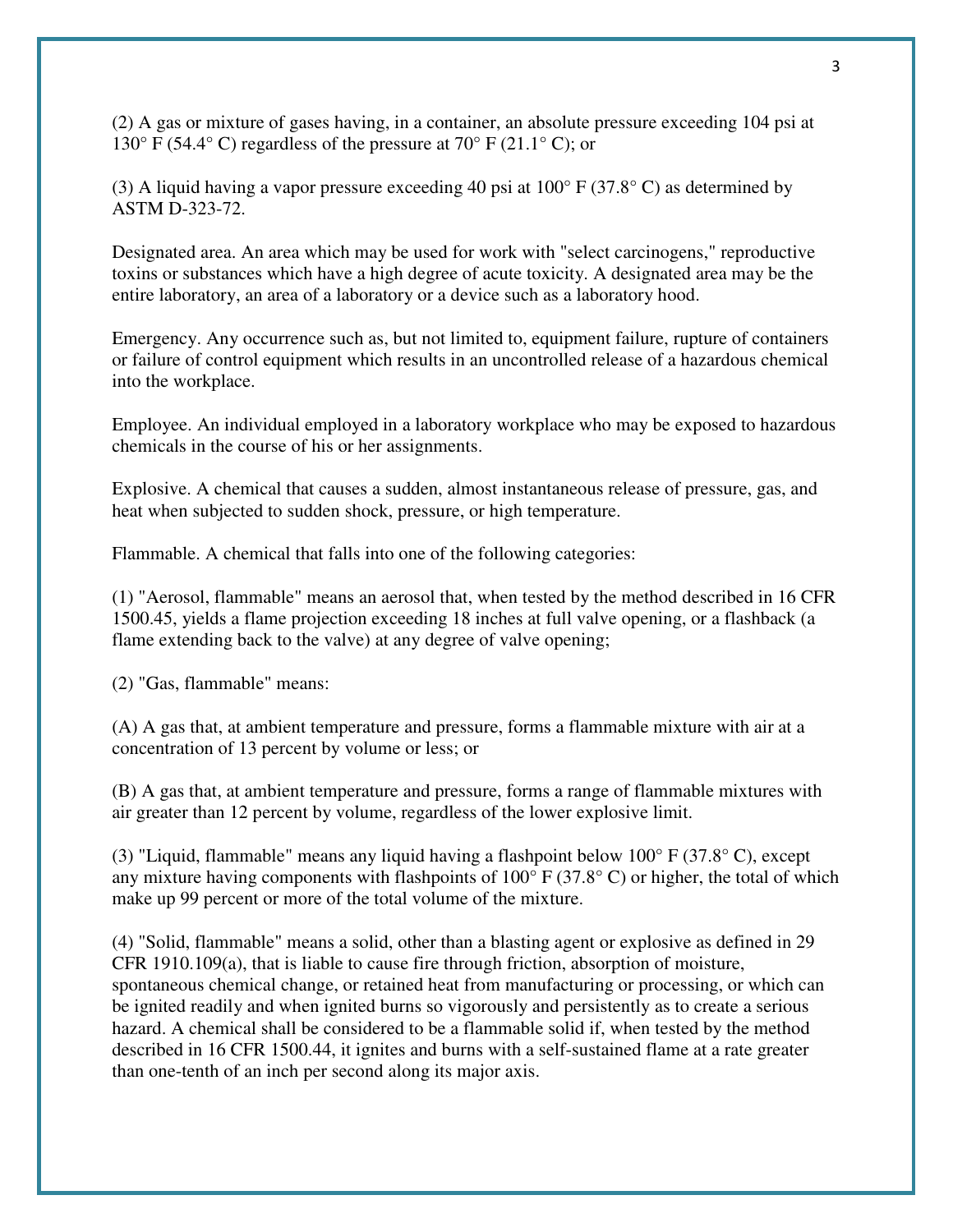Flashpoint. The minimum temperature at which a liquid gives off a vapor in sufficient concentration to ignite when tested as follows:

(1) Tagliabue Closed Tester (See American National Standard Method of Test for Flash Point by Tag Closed Tester, Z11.24 - 1979 (ASTM D 56-79) - for liquids with a viscosity of less than 45 Saybolt Universal Seconds (SUS) at  $100^{\circ}$  F (37.8°C), or that do not contain suspended solids, and do not have a tendency to form a surface film under test; or

(2) Pensky-Martens Closed Tester (see American National Standard Method of Test for Flash Point by Pensky-Martens closed tester), Z11.7 - 1979 (ASTM D 93-79) for liquids with a viscosity equal to or greater than 45 SUS at 100° F (37.8°C), or that contain suspended solids, or that have a tendency to form a surface film under test; or

(3) Setaflash Closed Tester (see American National Standard Method of Test for Flash Point by Setaflash Closed Tester (ASTM D 3278-78)). Organic peroxides, which undergo autoaccelerating thermal decomposition, are excluded from any of the flashpoint determination methods specified above.

Hazardous chemical. A chemical for which there is statistically significant evidence based on at least one study conducted in accordance with established scientific principles that acute or chronic health effects may occur in exposed employees. The term "health hazard" includes chemicals which are carcinogens, toxic or highly toxic agents, reproductive toxins, irritants, corrosives, sensitizers, hepatotoxins, nephrotoxins, neurotoxins, agents which act on the hematopoietic systems, and agents which damage the lungs, skin, eyes, or mucous membranes.

Appendices A and B of the Hazard Communication Standard (Section 5194) provide further guidance in defining the scope of health hazards and determining whether or not a chemical is to be considered hazardous for purposes of this regulation.

Laboratory. A facility where the "laboratory use of hazardous chemicals" occurs. It is a workplace where relatively small quantities of hazardous chemicals are used on a non-production basis.

Laboratory scale. Work with substances in which the containers used for reactions, transfers, and other handling of substances are designed to be easily and safety manipulated by one person. "Laboratory scale" excludes those workplaces whose function is to produce commercial quantities of materials.

Laboratory-type hood. A device located in a laboratory, enclosed on five sides with a movable sash or fixed partial enclosure on the remaining side; constructed and maintained to draw air from the laboratory and to prevent or minimize the escape of air contaminants into the laboratory; and allows chemical manipulations to be conducted in the enclosure without insertion of any portion of the employee's body other than hands and arms.

Walk-in hoods with adjustable sashes meet the above definition provided that the sashes are adjusted during use so that the airflow and the exhaust of air contaminants are not compromised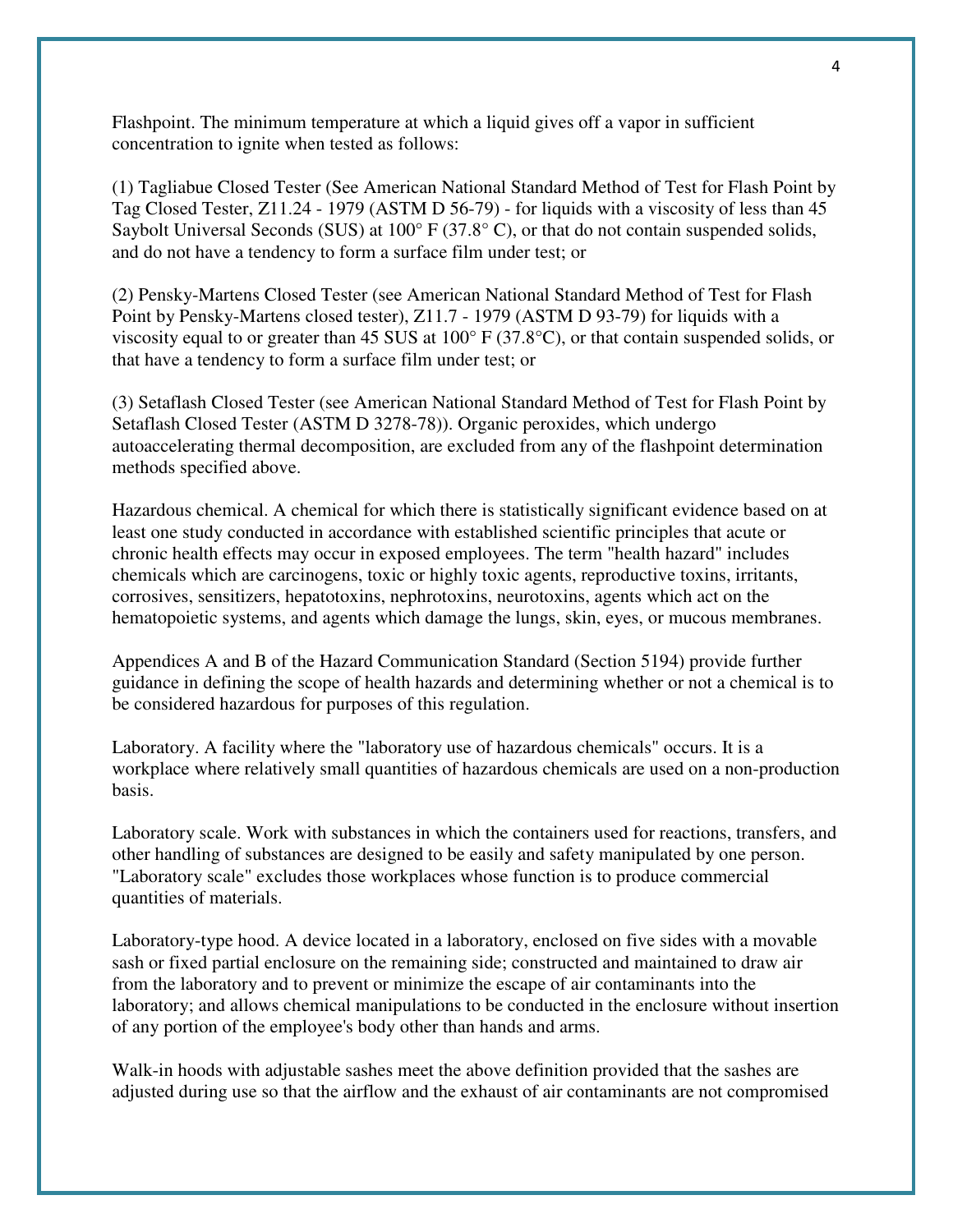and employees do not work inside the enclosure during the release of airborne hazardous chemicals.

Laboratory use of hazardous chemicals. Handling or use of such chemicals in which all of the following conditions are met:

(1) Chemical manipulations are carried out on a "laboratory scale";

(2) Multiple chemical procedures or chemicals are used;

(3) The procedures involved are not part of a production process, nor in any way simulate a production process; and

(4) "Protective laboratory practices and equipment" are available and in common use industrywide to minimize the potential for employee exposure to hazardous chemicals.

Medical consultation. A consultation which takes place between an employee and a licensed physician for the purpose of determining what medical examinations or procedures, if any, are appropriate in cases where a significant exposure to a hazardous chemical may have taken place.

Organic peroxide. An organic compound that contains the bivalent -o-o- structure and which may be considered to be a structural derivative of hydrogen peroxide where one or both of the hydrogen atoms has been replaced by an organic radical.

Oxidizer. A chemical other than a blasting agent or explosive as defined in Section 5237(a), that initiates or promotes combustion in other materials, thereby causing fire either of itself or through the release of oxygen or other gases.

Physical hazard. A chemical for which there is scientifically valid evidence that it is a combustible liquid, a compressed gas, explosive, flammable, an organic peroxide, an oxidizer, pyrophoric, unstable (reactive) or water-reactive.

Protective laboratory practices and equipment. Those laboratory procedures, practices and equipment accepted by laboratory health and safety experts as effective, or that the employer can show to be effective, in minimizing the potential for employee exposure to hazardous chemicals.

Reproductive toxins. Chemicals which affect the reproductive capabilities including chromosomal damage (mutations) and effects on fetuses (teratogenesis).

Select carcinogen. Any substance which meets one of the following criteria:

(1) It is regulated by Cal/OSHA as a carcinogen; or

(2) It is listed under the category, "known to be carcinogens," in the Annual Report on Carcinogens published by the National Toxicology Program (NTP) (1985 edition); or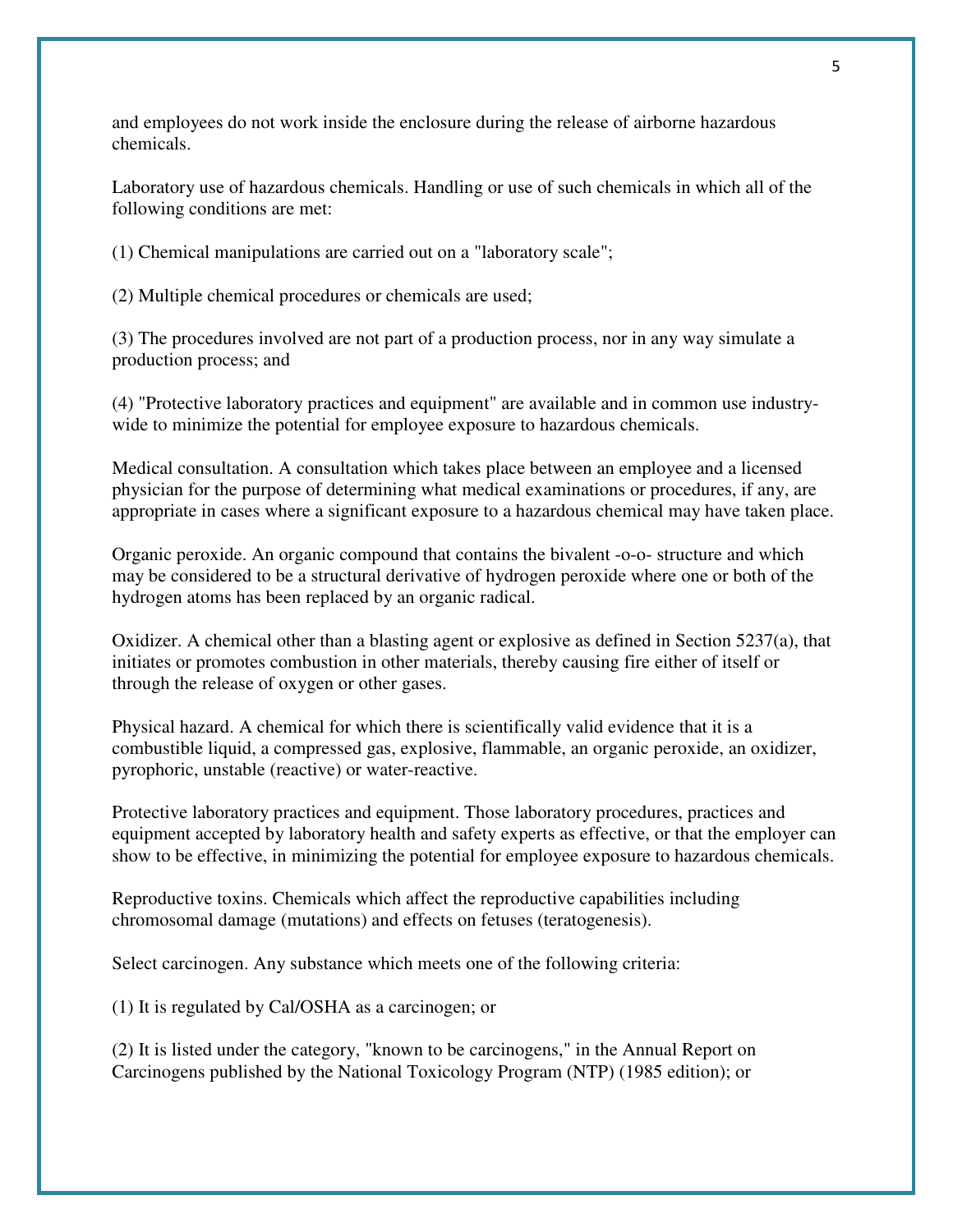(3) It is listed under Group 1 ("carcinogenic to humans") by the International Agency for Research on Cancer Monographs (IARC) (Volumes 1-48 and Supplements 1-8); or

(4) It is listed in either Group 2A or 2B by IARC or under the category, "reasonably anticipated to be carcinogens" by NTP, and causes statistically significant tumor incidence in experimental animals in accordance with any of the following criteria:

(A) After inhalation exposure of 6-7 hours per day, 5 days per week, for a significant portion of a lifetime to dosages of less than 10 mg/m3;

(B) After repeated skin application of less than 300 mg/kg of body weight per week; or

(C) After oral dosages of less than 50 mg/kg of body weight per day.

Unstable (reactive). A chemical which is the pure state, or as produced or transported, will vigorously polymerize, decompose, condense, or will become self-reactive under conditions of shocks, pressure or temperature.

Water-reactive. A chemical that reacts with water to release a gas that is either flammable or presents a health hazard.

(c) Exposure limits. For laboratory uses of Cal/OSHA regulated substances, the employer shall ensure that laboratory employees' exposures to such substances do not exceed the exposure limits specified in Title 8, California Code of Regulations, Group 16, Section 5139 et seq., of the General Industry Safety Orders.

(d) Employee exposure determination

(1) Initial monitoring. The employer shall measure the employee's exposure to any substance regulated by a standard which requires monitoring if there is reason to believe that exposure levels for that substance exceed the action level (or in the absence of an action level, the exposure limit). The person supervising, directing or evaluating the monitoring shall be competent in industrial hygiene practice.

(2) Periodic monitoring. If the initial monitoring prescribed by subsection 5191(d)(1) discloses employee exposure over the action level (or in the absence of an action level, the exposure limit), the employer shall immediately comply with the exposure monitoring provisions of the relevant regulation.

(3) Termination of monitoring. Monitoring may be terminated in accordance with the relevant regulation.

(4) Employee notification of monitoring results. The employer shall, within 15 working days after the receipt of any monitoring results, notify the employee of these results in writing either individually or by posting results in an appropriate location that is accessible to employees.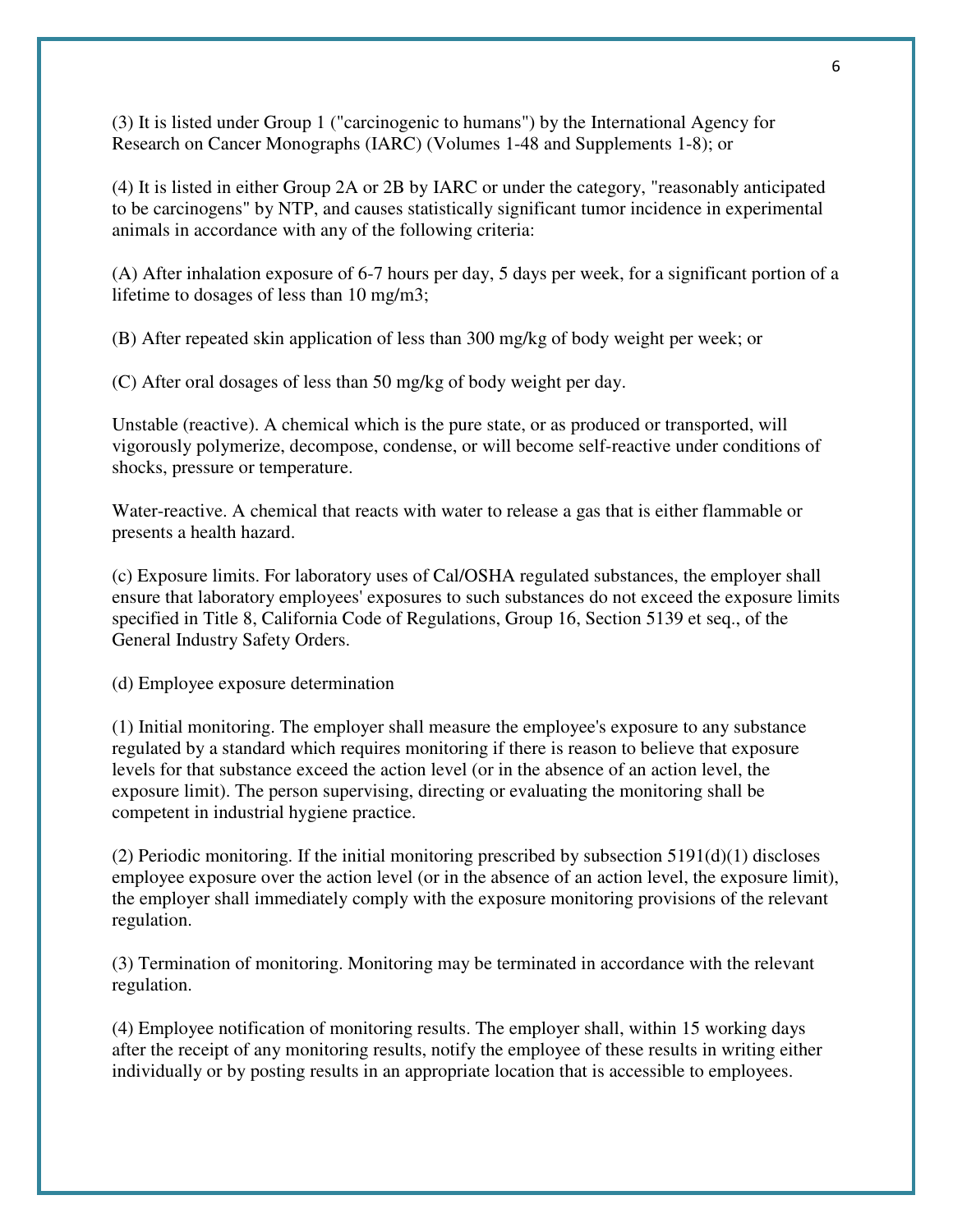(e) Chemical hygiene plan.

(1) Where hazardous chemicals as defined by this regulation are used in the workplace, the employer shall develop and carry out the provisions of a written Chemical Hygiene Plan which is:

(A) Capable of protecting employees from health hazards associated with hazardous chemicals in that laboratory and

(B) Capable of keeping exposures below the limits specified in subsection 5191(c).

(2) The Chemical Hygiene Plan shall be readily available to employees. employee representatives and, upon request, to the Chief.

(3) The Chemical Hygiene Plan shall include each of the following elements and shall indicate specific measures that the employer will take to ensure laboratory employee protection;

(A) Standard operating procedures relevant to safety and health considerations to be followed when laboratory work involves the use of hazardous chemicals:

(B) Criteria that the employer will use to determine and implement control measures to reduce employee exposure to hazardous chemicals including engineering controls, the use of personal protective equipment and hygiene practices; particular attention shall be given to the selection of control measures for chemicals that are known to be extremely hazardous;

(C) A requirement that fume hoods comply with Section 5154.1, that all protective equipment shall function properly and that specific measures shall be taken to ensure proper and adequate performance of such equipment;

(D) Provisions for employee information and training as prescribed in subsection 5191(f);

(E) The circumstances under which a particular laboratory operation, procedure or activity shall require prior approval from the employer or the employer's designee before implementation;

(F) Provisions for medical consultation and medical examinations in accordance with subsection 5191(g);

(G) Designation of personnel responsible for implementation of the Chemical Hygiene Plan including the assignment of a Chemical Hygiene officer and, if appropriate, establishment of a Chemical Hygiene Committee; and

(H) Provisions for additional employee protection for work with particularly hazardous substances. These include "select carcinogens," reproductive toxins and substances which have a high degree of acute toxicity. Specific consideration shall be given to the following provisions which shall be included where appropriate;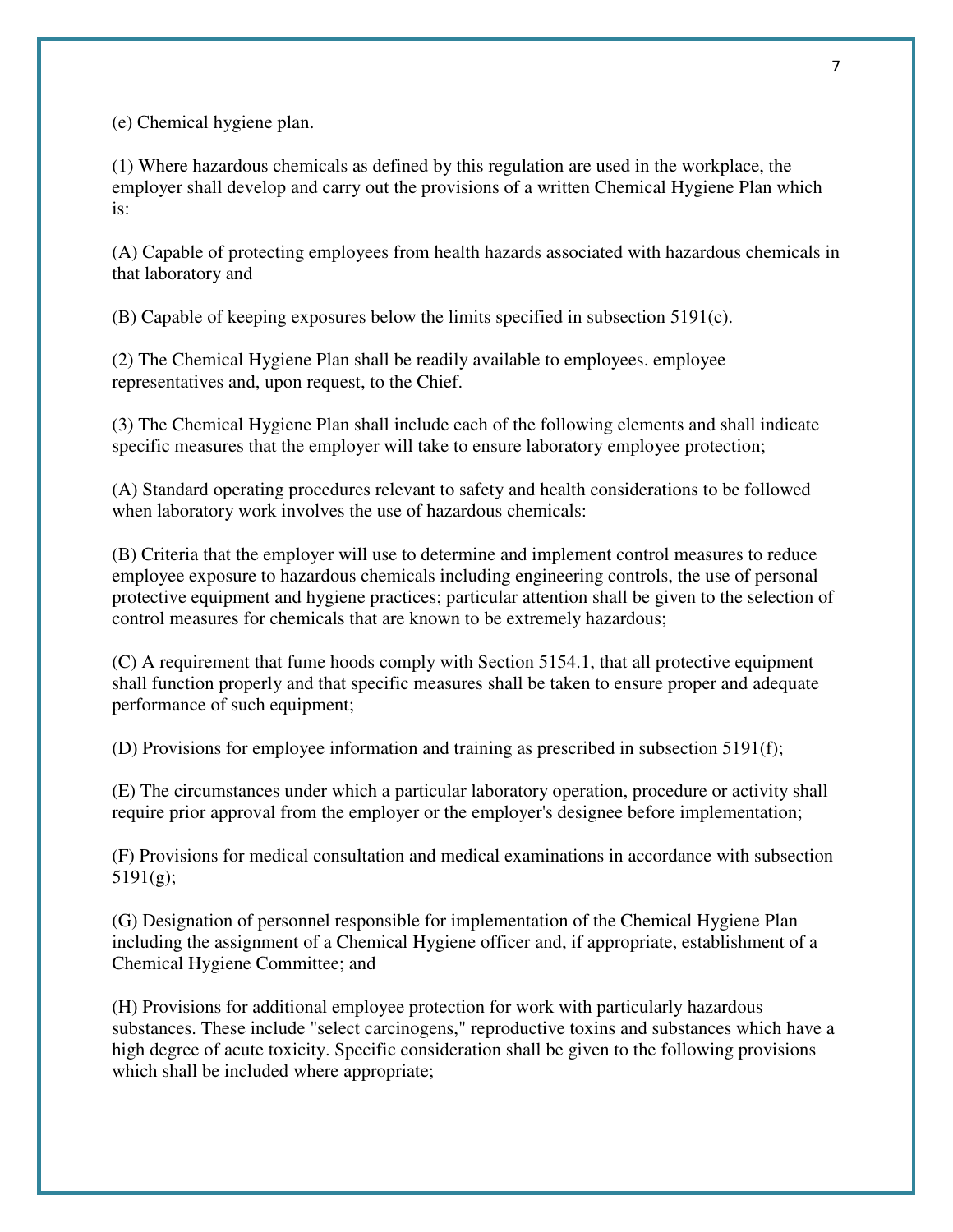1. Establishment of a designated area;

2. Use of containment devices such as fume hoods or glove boxes;

3. Procedures for safe removal of contaminated waste; and

4. Decontamination procedures.

(4) The employer shall review and evaluate the effectiveness of the Chemical Hygiene Plan at least annually and update it as necessary.

Note: Appendix A of this section is non-mandatory but provides guidance to assist employers in the development of the Chemical Hygiene Plan.

(f) Employee information and training.

(1) The employer shall provide employees with information and training to ensure that they are apprised of the hazards of chemicals present in their work area. Information and training may relate to an entire class of hazardous substances to the extent appropriate.

(2) Such information shall be provided at the time of an employee's initial assignment to a work area where hazardous chemicals are present and prior to assignments involving new exposure situations. The frequency of refresher information and training shall be determined by the employer.

(3) Information. Employees shall be informed of:

(A) The contents of this regulation and its appendices which shall be available to employees;

(B) The location and availability of the employer's Chemical Hygiene Plan;

(C) The exposure limits for Cal/OSHA regulated substances or recommended exposure limits for other hazardous chemicals where there is no applicable Cal/OSHA regulation;

(D) Signs and symptoms associated with exposures to hazardous chemicals used in the laboratory; and

(E) The location and availability of known reference material on the hazards, safe handling, storage and disposal of hazardous chemicals found in the laboratory including, but not limited to, Material Safety Data Sheets received from the chemical supplier.

(4) Training.

(A) Employee training shall include;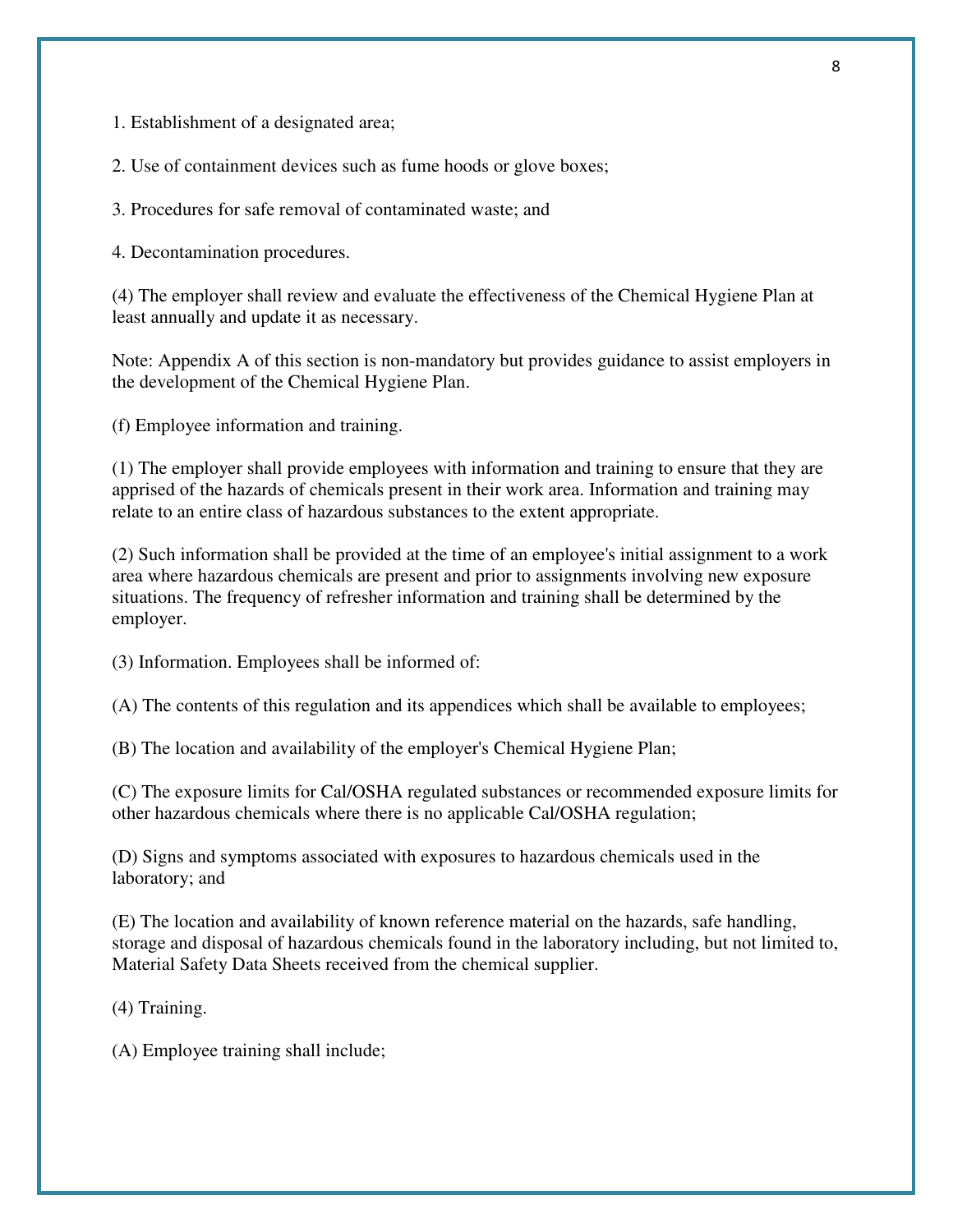1. Methods and observations that may be used to detect the presence or release of a hazardous chemical (such as monitoring conducted by the employer, continuous monitoring devices, visual appearance or odor of hazardous chemicals when being released, etc.);

2. The physical and health hazards of chemicals in the work area; and

3. The measures employees can take to protect themselves from these hazards, including specific procedures the employer has implemented to protect employees from exposure to hazardous chemicals, such as appropriate work practices, emergency procedures, and personal protective equipment to be used.

(B) The employee shall be trained on the applicable details of the employer's written Chemical Hygiene Plan.

(g) Medical consultation and medical examinations.

(1) The employer shall provide all employees who work with hazardous chemicals an opportunity to receive medical attention, including any follow-up examinations which the examining physician determines to be necessary, under the following circumstances;

(A) Whenever an employee develops signs or symptoms associated with a hazardous chemical to which the employee may have been exposed in the laboratory, the employee shall be provided an opportunity to receive an appropriate medical examination.

(B) Where exposure monitoring reveals an exposure level above the action level (or in the absence of an action level, the exposure limit) for a Cal/OSHA regulated substance for which there are exposure monitoring and medical surveillance requirements, medical surveillance shall be established for the affected employee as prescribed by the particular standard.

(C) Whenever an event takes place in the work area such as a spill, leak, explosion or other occurrence resulting in the likelihood of a hazardous exposure, the affected employee shall be provided an opportunity for a medical consultation. Such consultation shall be for the purpose of determining the need for a medical examination.

(2) All medical examinations and consultations shall be performed by or under the direct supervision of a licensed physician and shall be provided without cost to the employee, without loss of pay and at a reasonable time and place.

(3) Information provided to the physician. The employer shall provide the following information to the physician;

(A) The identity of the hazardous chemical(s) to which the employee may have been exposed;

(B) A description of the conditions under which the exposure occurred including quantitative exposure data, if available; and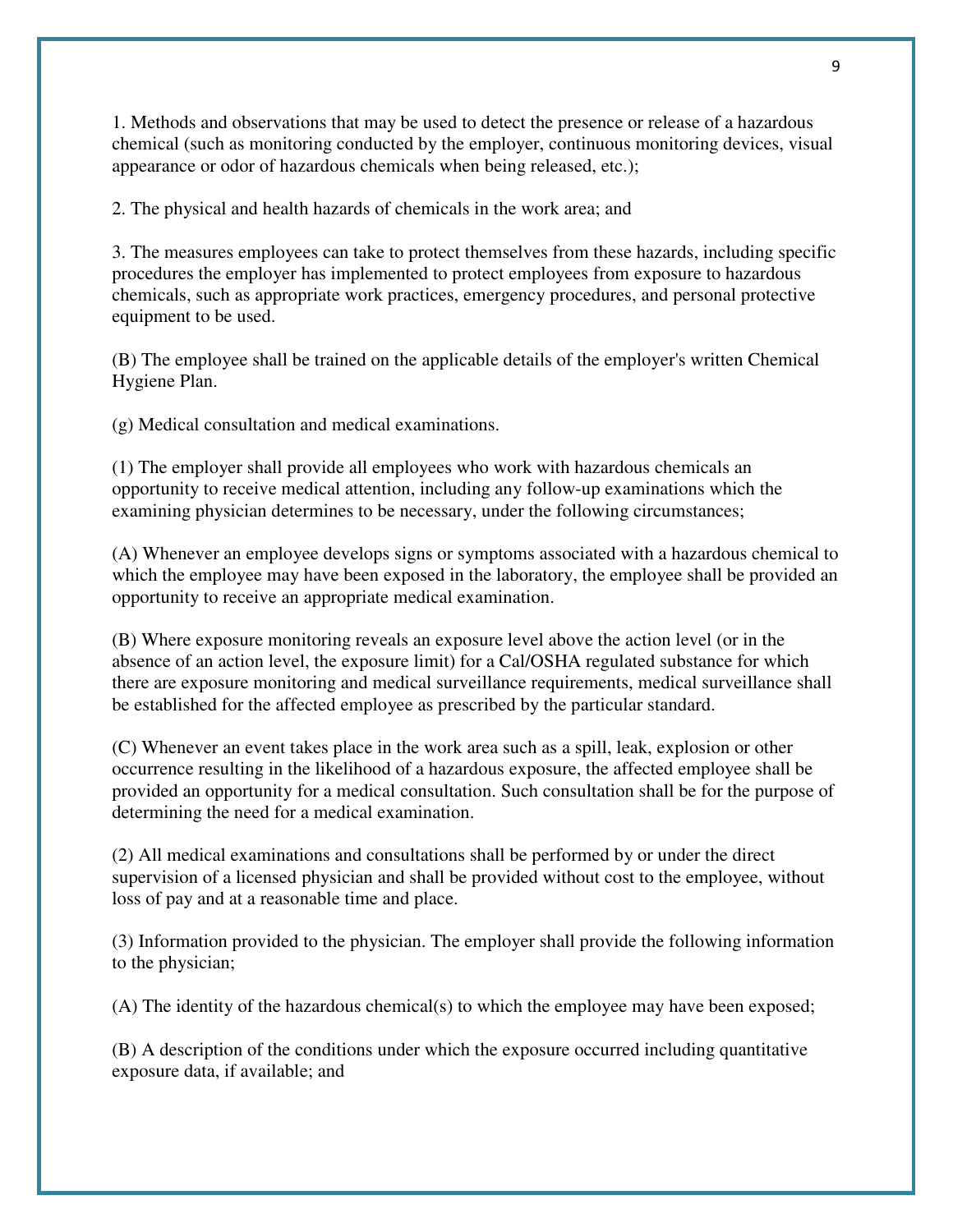(C) A description of the signs and symptoms of exposure that the employee is experiencing, if any.

(4) Physician's written opinion.

(A) For examination or consultation required under this standard, the employer shall obtain a written opinion from the examining physician which shall include the following;

1. Any recommendation for further medical follow-up;

2. The results of the medical examination and any associated tests, if requested by the employee;

3. Any medical condition which may be revealed in the course of the examination which may place the employee at increased risk as a result of exposure to a hazardous chemical found in the workplace; and

4. A statement that the employee has been informed by the physician of the results of the consultation or medical examination and any medical condition that may require further examination or treatment.

(B) The written opinion shall not reveal specific findings of diagnoses unrelated to occupational exposure.

(h) Hazard identification.

(1) With respect to labels and material safety data sheets;

(A) Employers shall ensure that labels on incoming containers of hazardous chemicals are not removed or defaced.

(B) Employers shall maintain in the workplace any material safety data sheets that are received with incoming shipments of hazardous chemicals, and ensure that they are readily accessible to laboratory employees during each work shift when they are in their work area(s).

(2) The following provisions shall apply to chemical substances developed in the laboratory;

(A) If the composition of the chemical substance which is produced exclusively for the laboratory's use is known, the employer shall determine if it is a hazardous chemical as defined in subsection 5191(b). If the chemical is determined to be hazardous, the employer shall provide appropriate training as required under subsection 5191(f).

(B) If the chemical produced is a byproduct whose composition is not known, the employer shall assume that the substance is hazardous and shall implement subsection 5191(e).